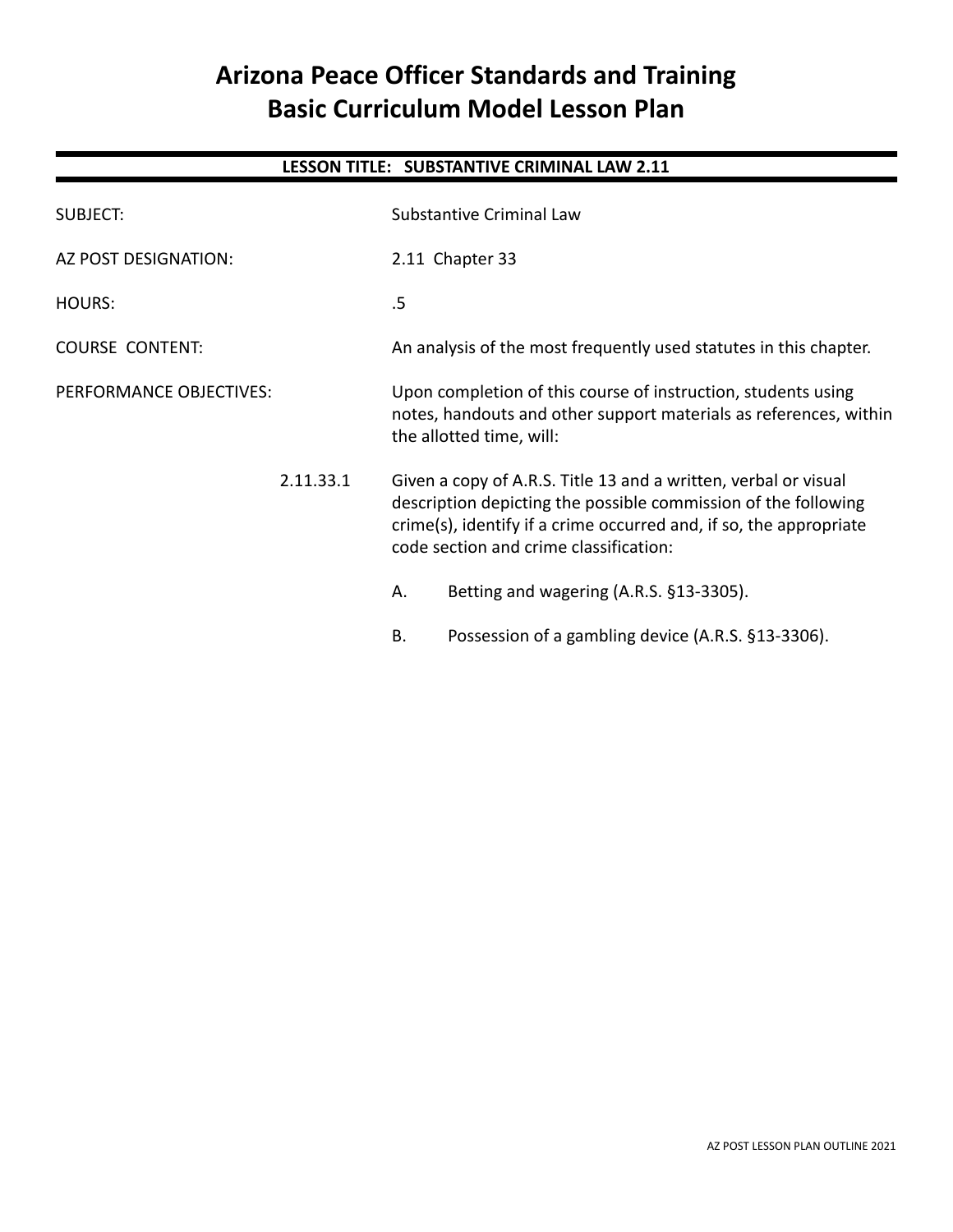# **LESSON TITLE: SUBSTANTIVE CRIMINAL LAW CHAPTER 33 GAMBLING PAGE: 2**

| DATE FIRST PREPARED:           | November 2000                                            |                     |  |
|--------------------------------|----------------------------------------------------------|---------------------|--|
| <b>PREPARED BY:</b>            | <b>SME Committee</b>                                     |                     |  |
| <b>REVIEWED - REVISED:</b>     | <b>SME Committee</b>                                     | DATE: May 2002      |  |
| <b>REVIEWED - REVISED:</b>     | AZ POST (Word)                                           | DATE: June 2003     |  |
| <b>REVIEWED - REVISED:</b>     | <b>SME Committee</b>                                     | DATE: January 2009  |  |
| <b>REVIEWED - REVISED:</b>     | <b>SME Committee</b>                                     | DATE: June 2010     |  |
| <b>REVIEWED - REVISED:</b>     | <b>SME Committee</b>                                     | DATE: November 2011 |  |
| <b>REVIEWED - REVISED:</b>     | <b>SME Committee</b>                                     | DATE: August 2019   |  |
| <b>REVIEWED - REVISED:</b>     | <b>SME Committee</b>                                     | DATE: April 2021    |  |
| <b>REVIEWED - REVISED:</b>     | AZPOST (DocX)                                            | DATE: January 2022  |  |
| REVIEWED - REVISED:            |                                                          | DATE:               |  |
| REVIEWED - REVISED:            |                                                          | DATE:               |  |
| <b>REVIEWED - REVISED:</b>     |                                                          | DATE:               |  |
| <b>REVIEWED - REVISED:</b>     |                                                          | DATE:               |  |
| AZ POST - APPROVAL:            | <b>Steve Enteman</b>                                     | DATE: August 2019   |  |
| AZ POST - APPROVAL:            | <b>Mandy Faust</b>                                       | DATE: April 2021    |  |
| AZ POST - APPROVAL:            | Lori Wait                                                | DATE: January 2022  |  |
| <b>INSTRUCTOR REFERENCES:</b>  | A.R.S. Title 13                                          |                     |  |
| <b>CLASS LEVEL:</b>            | Student                                                  |                     |  |
| <b>TRAINING AIDS:</b>          | http://www.azleg.gov/ArizonaRevisedStatutes.asp          |                     |  |
| <b>INSTRUCTIONAL STRATEGY:</b> | Interactive lecture.                                     |                     |  |
| <b>SUCCESS CRITERIA:</b>       | 70% or higher on a written, multiple-choice examination. |                     |  |
| <b>COMPUTER FILE NAME:</b>     | 2-11 Ch 33 Gambling                                      |                     |  |
| DATE RELEASED ON SHARE FILE:   | May 27, 2022                                             |                     |  |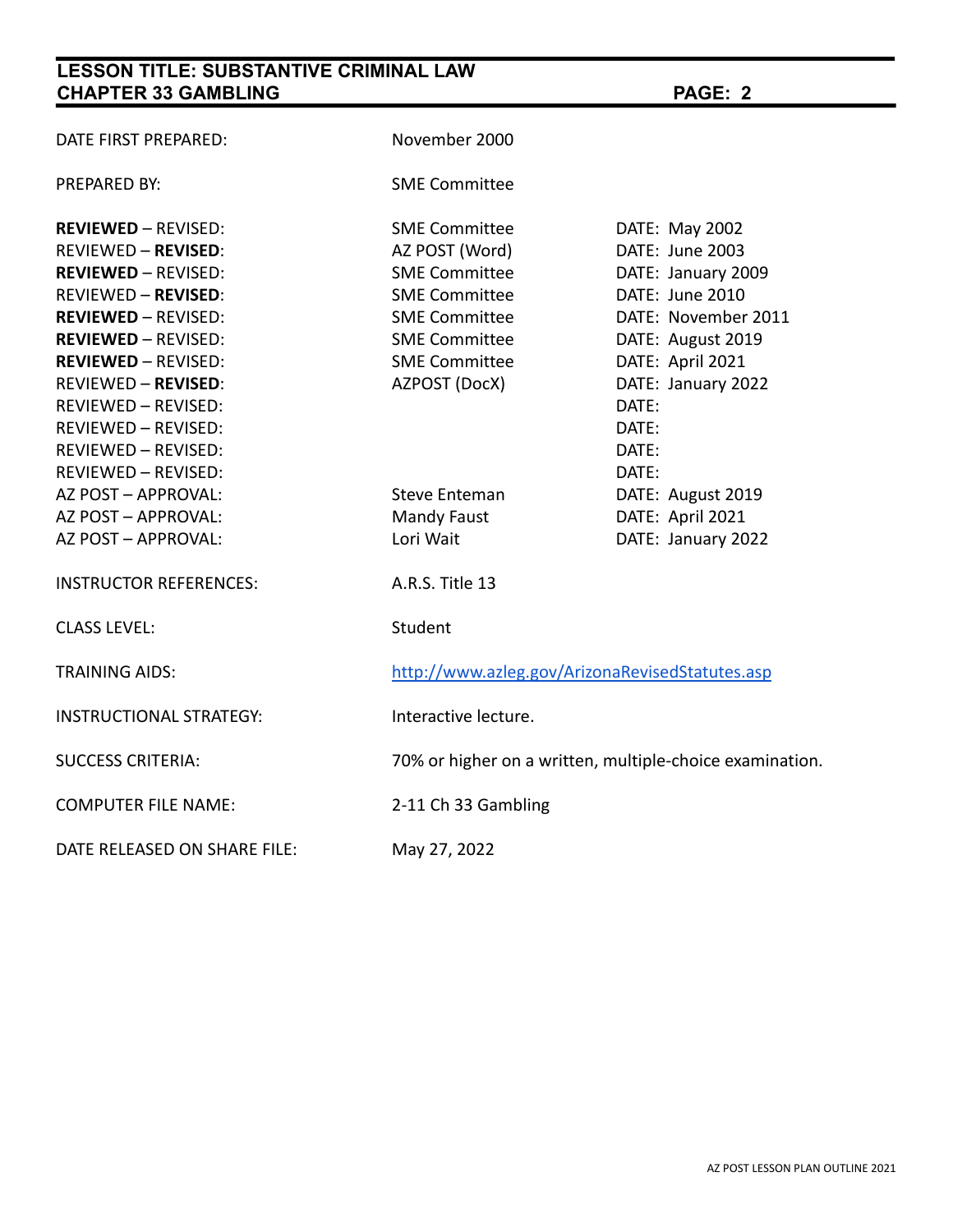#### **I. INTRODUCTION**

- A. Instructor (self) introduction.
- B. Preview of performance objectives. *INSTRUCTOR NOTE: Use if taught as a "Stand alone" lesson plan.*

### **II. 13-3305 – BETTING OR WAGERING P. O. 2.11.33.1A**

- A. Subject to the exceptions contained in A.R.S. §5-112, no person may engage for a fee, property, salary or reward in the business of accepting, recording or registering any bet, purported bet, wager or purported wager or engage for a fee, property, salary or reward in the business of selling wagering pools or purported wagering pools with respect to the result or purported result of any race, sporting event, contest or other game of skill or chance or any other unknown or contingent future event or occurrence whatsoever.
- B. A person shall not directly or indirectly knowingly accept for a fee, property, salary or reward, anything of value from another to be transmitted or delivered for wagering or betting on the results of a race, sporting event, contest or other game of skill or chance or any other unknown or contingent future event or occurrence whatsoever conducted within or without this state or anything of value as reimbursement for the prior making of such a wager or bet on behalf of another person.
- C. This is a misdemeanor.

#### **III. 13-3306 – POSSESSION OF A GAMBLING DEVICE P. O. 2.11.33.1B**

- A. A person commits possession of a gambling device if the person knowingly possesses, distributes or transports any implement, machine, paraphernalia, equipment or other thing which the person knows, or has reason to know, is used, or intended to be used, in violation of this chapter.
- B. A person commits possession of a bingo gambling device the person knowingly possesses any implement, machine, paraphernalia, equipment or other thing the person knows, or has reason to know, is used, or intended to be used, in violation of this chapter.
- C. Possession of a bingo gambling device shall not be the basis for a violation of A.R.S. §§13-3303, 13-3304 or 13-3307.
- D. Possession of a bingo gambling device is a Class 2 misdemeanor.
- E. Possession of any other gambling device is a Class 1 misdemeanor.
- F. Nothing in this section prohibits:
	- 1. The use of gambling devices by nonprofit or charitable organizations pursuant to section